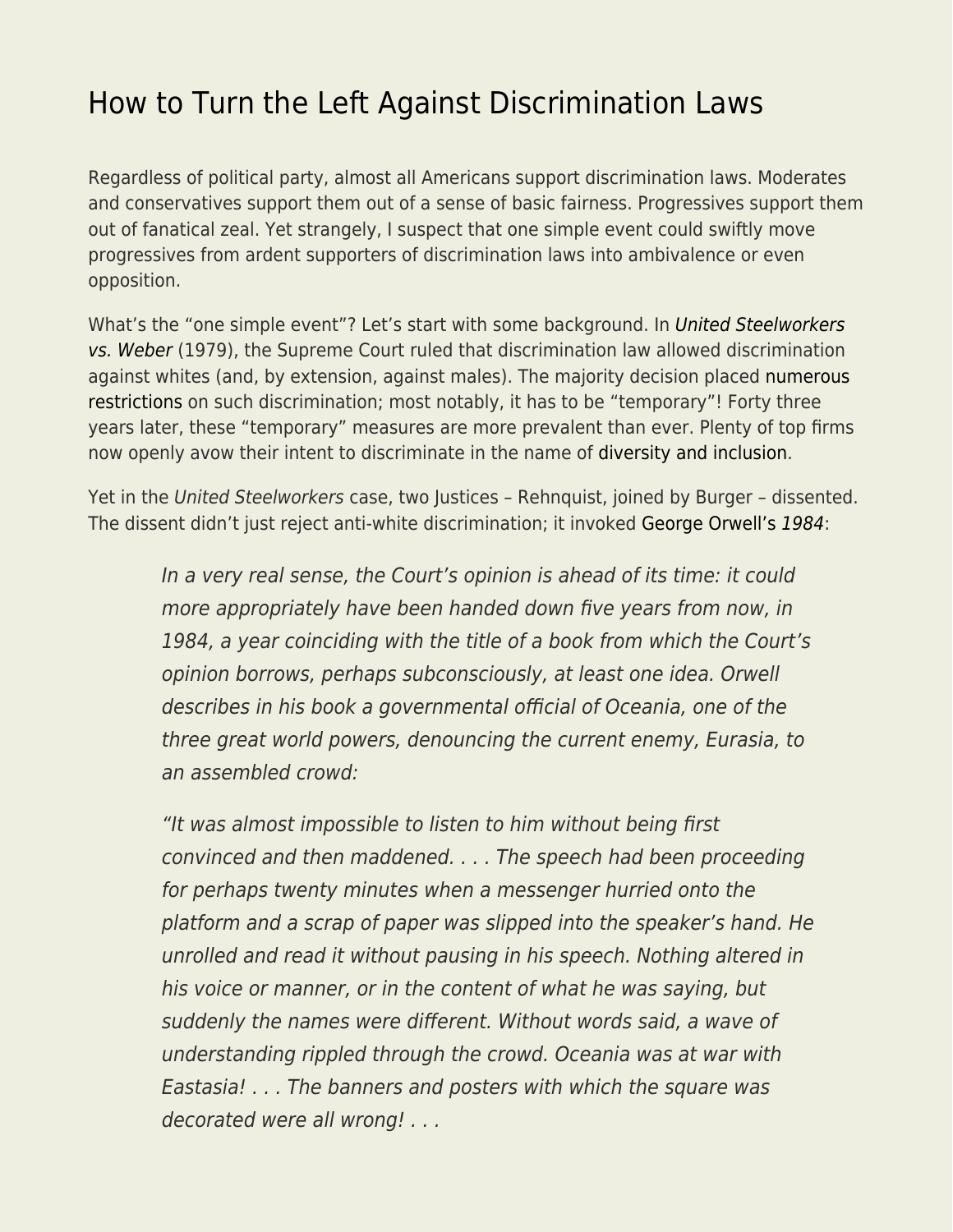"[T]he speaker had switched from one line to the other actually in mid-sentence, not only without a pause, but without even breaking the syntax."

Today's decision represents an equally dramatic and equally unremarked switch in this Court's interpretation of Title VII.

The operative sections of Title VII prohibit racial discrimination in employment simpliciter. Taken in its normal meaning and as understood by all Members of Congress who spoke to the issue during the legislative debates, this language prohibits a covered employer from considering race when making an employment decision, whether the race be black or white. (citations omitted)

The dissent didn't merely argue that color-blindness was a better policy. It didn't just argue that color-blindness was the law of the land. It argued that the Justices who supported the majority decision were plainly using Orwellian doublethink.\*

We have never wavered in our understanding that Title VII "prohibits all racial discrimination in employment, without exception for any group of particular employees."… In Griggs v. Duke Power Co. (1971), our first occasion to interpret Title VII, a unanimous Court observed that "[d]iscriminatory preference, for any group, minority or majority, is precisely and only what Congress has proscribed." And in our most recent discussion of the issue, we uttered words seemingly dispositive of this case: "It is clear beyond cavil that the obligation imposed by Title VII is to provide an equal opportunity for each applicant regardless of race, without regard to whether members of the applicant's race are already proportionately represented in the work force." Furnco Construction Corp. v. Waters (1978) (emphasis in original).

Today, however, the Court behaves much like the Orwellian speaker earlier described, as if it had been handed a note indicating that Title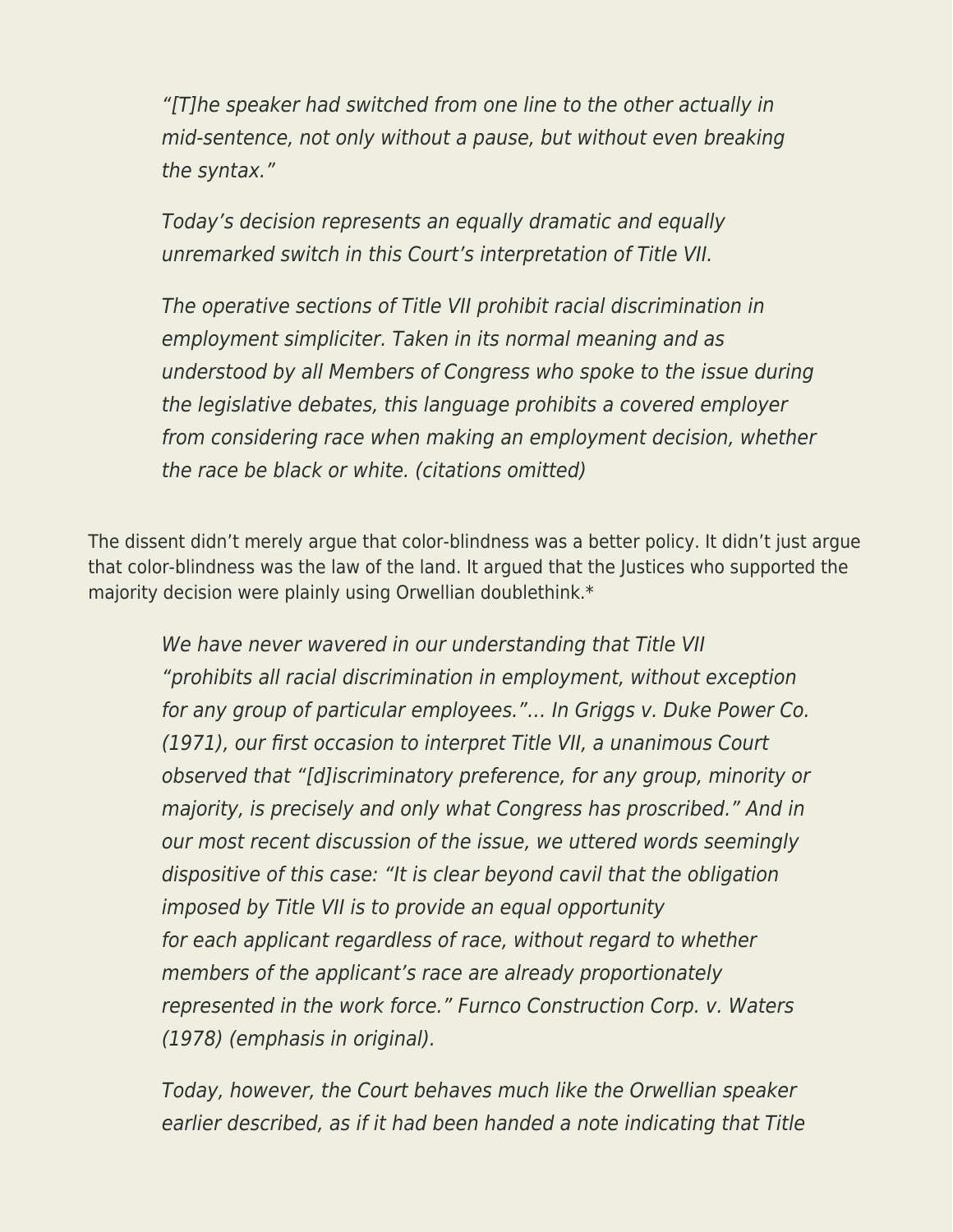VII would lead to a result unacceptable to the Court if interpreted here as it was in our prior decisions… Now we are told that the legislative history of Title VII shows that employers are free to discriminate on the basis of race: an employer may, in the Court's words, "trammel the interests of the white employees" in favor of black employees in order to eliminate "racial imbalance." Our earlier interpretations of Title VII, like the banners and posters decorating the square in Oceania, were all wrong. (citations omitted)

By now, you can probably guess the "one simple event" I have in mind. The U.S. Supreme Court just needs to overturn the majority decision in U.S. Steelworkers in favor of Rehnquist's stern dissent. From that moment on, any firm that openly claimed to base any employment decision on race or gender would be a sitting duck for lawsuits. And every firm would have to constantly ponder, "Could this policy lead whites or males to sue us?" Even blatantly incompetent white males would have a scary threat point: "If you fire me, maybe I'll go to court and show that you retained equally incompetent women of color."

Pathological? Of course. That's one of the main reasons I've [opposed discrimination laws](https://www.econlib.org/?p=52842) for decades. Functional labor markets rest on ["If you don't like it here, leave,"](https://www.econlib.org/archives/2012/06/if_you_dont_lik.html) not "How can we convince you not to sue us?" But I think something shocking would emerge from these pathologies. Once firms started getting sued for favoring non-whites and women, a chilling effect would set in. Many firms would quietly delete "diversity and inclusion" propaganda – and tell Human Resources to avoid placing their employer in legal danger. Left-wing activists would start looking over their shoulders – or doing a full visual 360 – before whispering their vow to disfavor white males to the bitter end.

Before long, I predict that many leftists will suddenly discover that actually-existing discrimination laws are arbitrary, unfair, and subject to severe abuse. Sure, they could insist, "The good these laws does far exceeds the bad." And from their own point of view, they'd probably still be right. But as the media overflows with stories of white males suing left-leaning businesses, schools, and the government itself, [Action Bias](https://www.econlib.org/you-will-not-stampede-me/) will kick in. "We've got to do something" will readily give way to "Race and gender policies were better a few years ago, when institutions were free to experiment with progressive ideas."

Admittedly, top leftist activists will hope to simply rewrite U.S. discrimination law. But changing any fundamental U.S. federal law is now notoriously hard. Court-packing is even less likely. At least in the medium-term, activists will have to choose between two bitter stances: Either "Despite all the legal horror stories people keep sharing, existing discrimination laws are better than nothing" or "These laws have become too dysfunctional